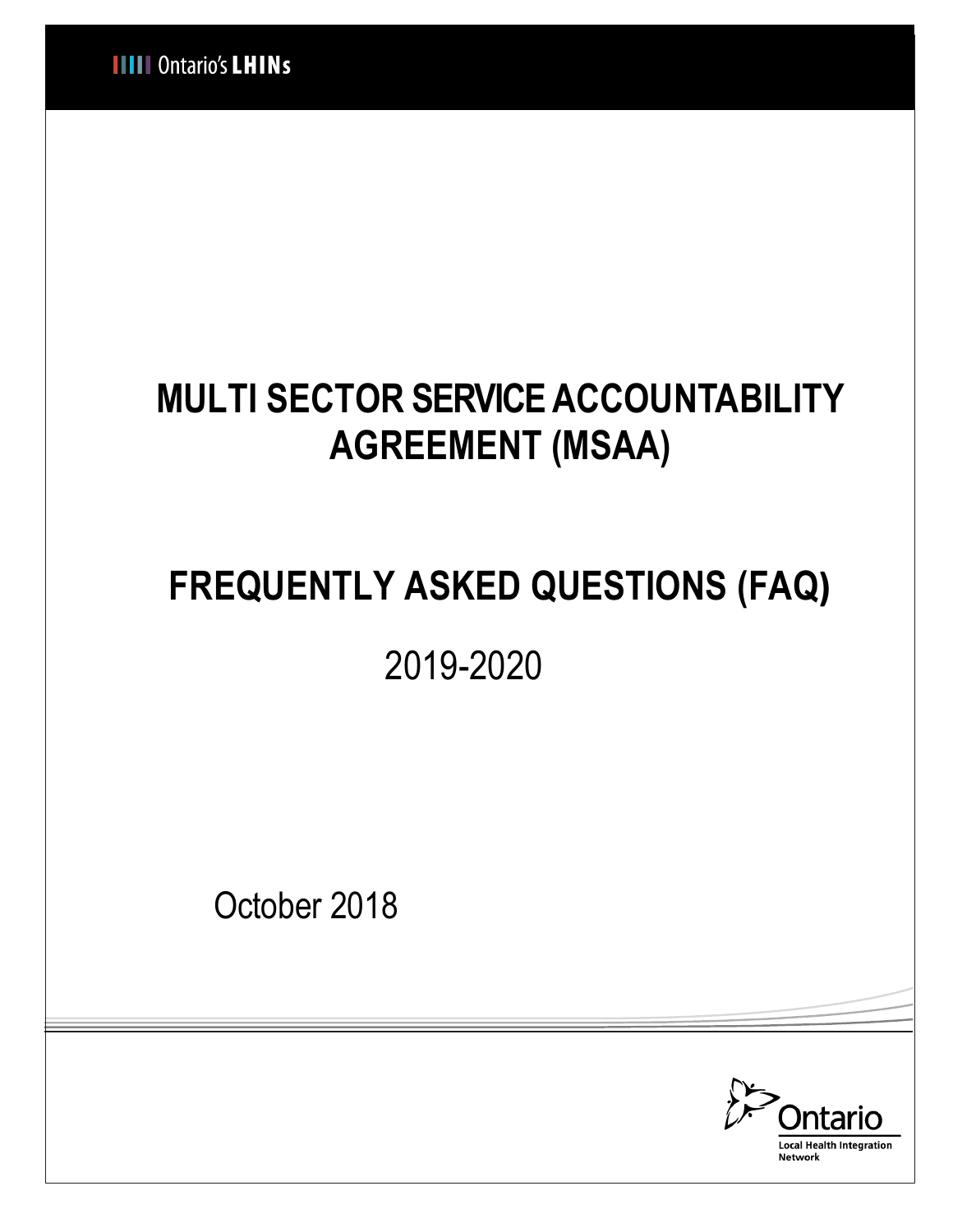## **Table of Contents**

| 1.  |                                                                                                                            |
|-----|----------------------------------------------------------------------------------------------------------------------------|
| 1.1 |                                                                                                                            |
| 1.2 | Since the CAPS Narrative is uploaded to the Self Reporting Initiative (SRI), will a password be required to open the       |
| 1.3 |                                                                                                                            |
| 1.4 | The TPBE selected on the Service Selection screen does not carry over to the Act_Summary. (Affects both the CAPS and       |
|     |                                                                                                                            |
| 1.5 | The plan columns for 2020-21 and 2021-22 are protected. (Affects only the CAPS reporting). What is the workaround?<br>5    |
| 1.6 | On the Fin_Summary, changes to the 2020-21 and 2021-22 columns on the TPBE pages are not reflected. (Affects only          |
| 1.7 | The following error message occurs for CAPS reporting: #REF! Error in Cell I60 (Affects only the CAPS reporting). What is  |
| 1.8 | The "Change from prior Budget" column has some cells with incorrect formulas (Affects only the CAPS reporting) What        |
| 1.9 |                                                                                                                            |
| 2.  |                                                                                                                            |
| 2.1 | Are all the functional centers captured in the Service Activity by Functional Center indicator? Do LHINs need to calculate |
| 2.2 | For CHC Performance and Explanatory indicators, is there a way for LHINs to extract the data from the Alliance for         |
| 2.3 |                                                                                                                            |
| 2.4 |                                                                                                                            |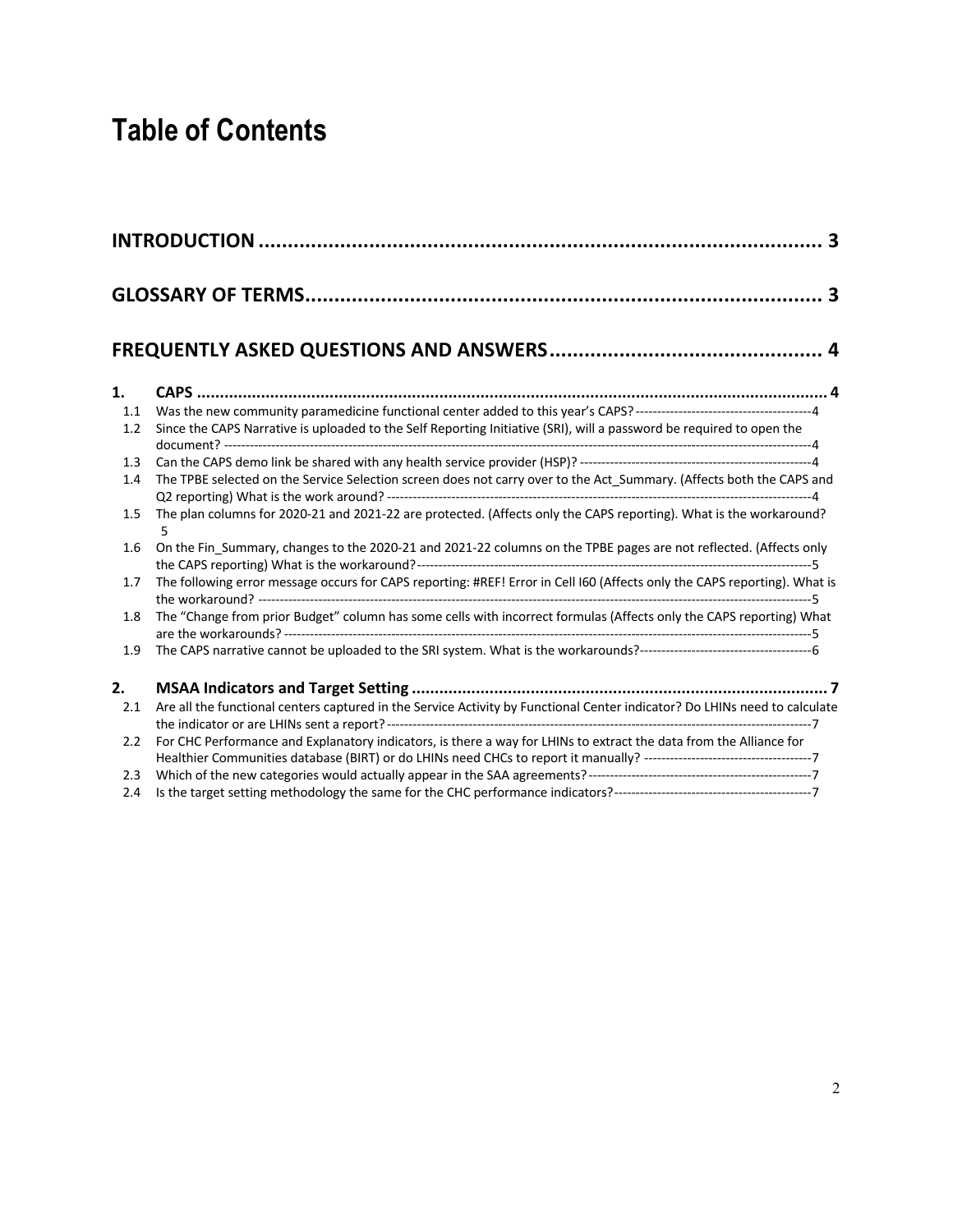# **INTRODUCTION**

This document contains answers to frequently asked questions (FAQs) related to the 2019-20 Community Accountability Planning Submission (CAPS), MSAA Indicators and Target Setting.

## **GLOSSARY OF TERMS**

**CAPS:** Community Accountability Planning Submission. The CAPS is the planning tool used by community-based health service providers to inform the negotiation of the Multi Sector Service Accountability Agreement (MSAA).

**MSAA:** Multi Sector Service Accountability Agreement. The MSAA is the service accountability agreement that the LHINs are required to enter into with the community-based HSPs pursuant to the terms of the Local Health System Integration Act (LHSIA).

**SRI:** Self Reporting Initiative. SRI is the self-reporting solution for submission and review of information between Health Service Providers (HSPs) and the Local Health Integration Networks (LHINs) and the Ministry of Health and Long-Term Care (the Ministry). It includes any hardware or software that may be provided to the User for the purpose of using SRI.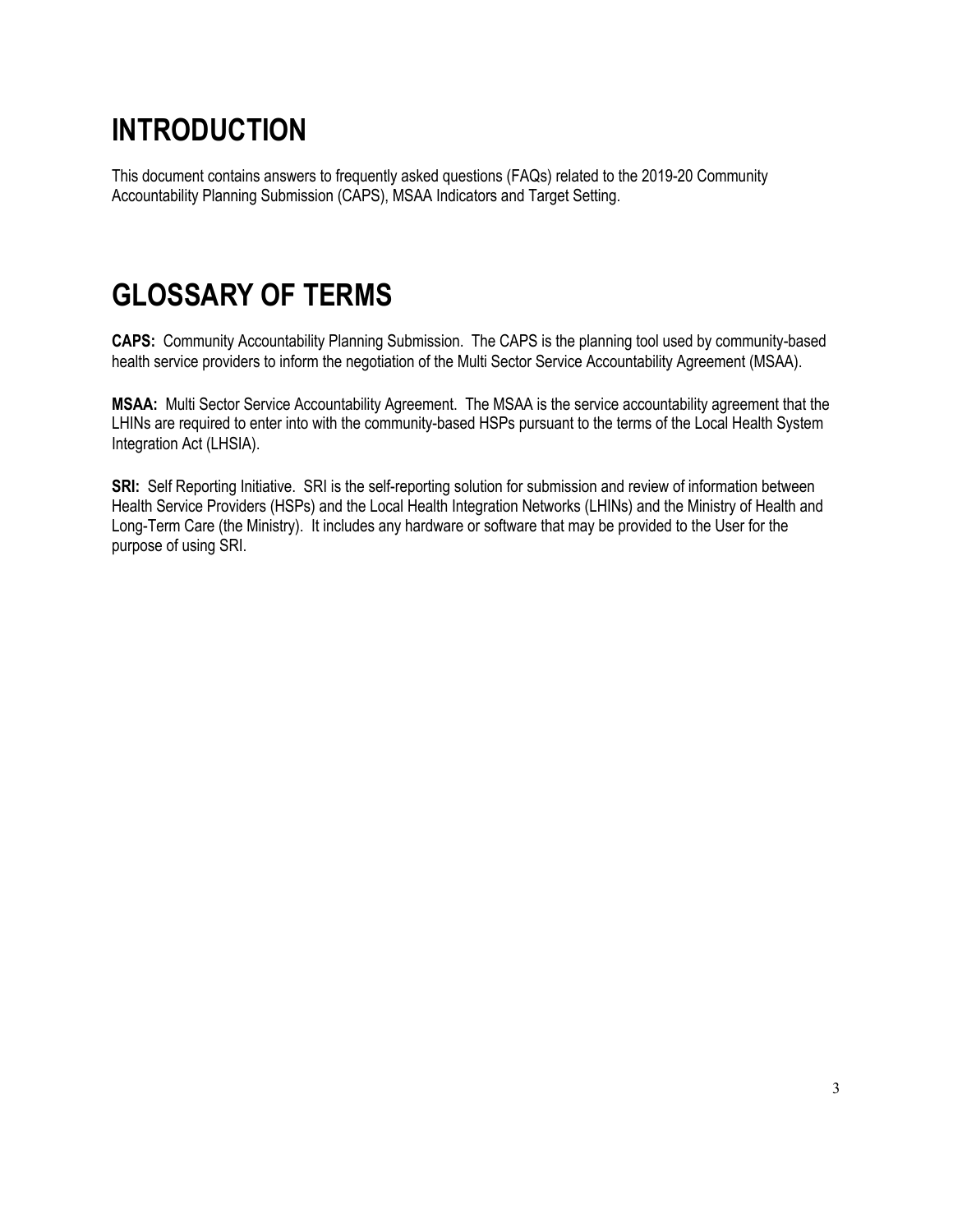## **FREQUENTLY ASKED QUESTIONS AND ANSWERS**

### **1. CAPS**

#### **1.1 Was the new community paramedicine functional center added to this year's CAPS?**

A: Yes it has been added to the CAPS.

#### **1.2 Since the CAPS Narrative is uploaded to the Self Reporting Initiative (SRI), will a password be required to open the document?**

A: The SRI does not have the same firewall as the LHIN email. HSP's can upload the document without a password and the LHIN can download it without any restrictions.

#### **1.3 Can the CAPS demo link be shared with any health service provider (HSP)?**

A: Yes, it's designed for that. The Q2 link in the Q2 completion guide can also be shared. The only link that the LHINs should not share with the HSPs is the link for the LHIN set-up of the CAPS Narrative.

#### **1.4 The TPBE selected on the Service Selection screen does not carry over to the Act\_Summary. (Affects both the CAPS and Q2 reporting) What is the work around?**

TPBE's selected on the Service Selection Page do not carry over to the Act\_Sumary page resulting in an "Error" in Column C. This is only applicable to the new functional centres added for this round as follows:

- 72 5 10 50 50 Clinics/Programs Chronic Disease Cardiac Rehabilitation Clinic
- 72 5 30 80 05 Home Care Community Paramedicine
- 72 5 50 35 50 Health Prom/Educ.& Com. Dev. Chronic Disease Education, Awareness and Prevention Cardiac **Rehabilitation**
- 72 5 50 45 05 Health Prom/Educ.& Com. Dev. Personal Health and Wellness General
- 72 5 50 45 10 Health Prom/Educ.& Com. Dev. Personal Health and Wellness Mental Wellness, Personal Health Practices and Coping Skills
- 72 5 50 45 20 Health Prom/Educ.& Com. Dev. Personal Health and Wellness Oral Health
- 72 5 50 45 30 Health Prom/Educ.& Com. Dev. Personal Health and Wellness Healthy Child
- 72 5 50 45 40 Health Prom/Educ.& Com. Dev Personal Health and Wellness Youth Development
- A: The workaround is as follows:
- Providers should continue to select the Functional Centre (with an "x") and the TPBE on the Service Selection page.
- On the Act\_Summary Page click on the "**HSP Specific- All Categories"** Button.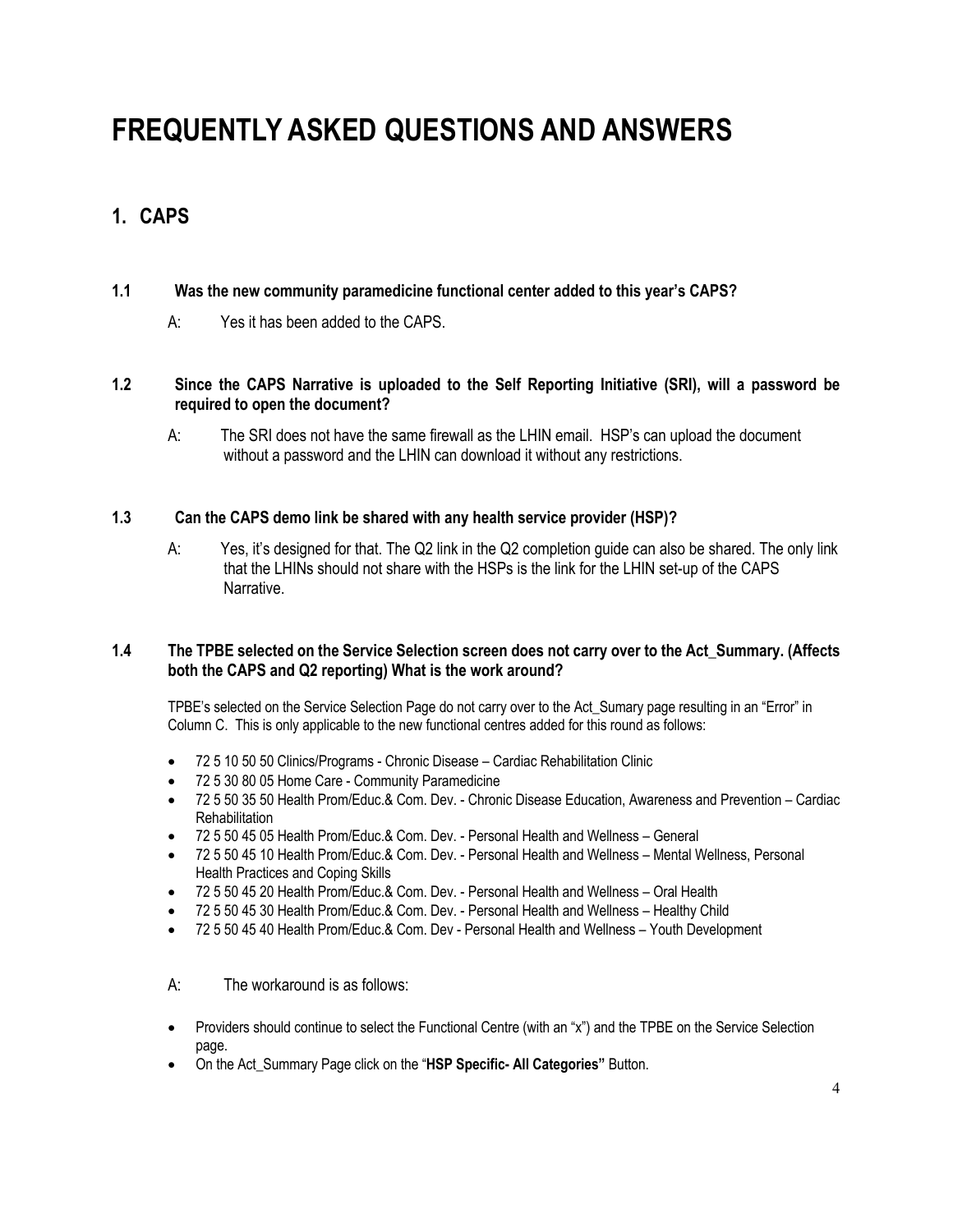- On the Keyboard press CTRL+SHIFT+U to unprotect the worksheet.
- Find all "Errors" in Column B and manually replace them with the correct TPBE for each functional Centre.

#### **1.5 The plan columns for 2020-21 and 2021-22 are protected. (Affects only the CAPS reporting). What is the workaround?**

The columns for years beyond the current planning period of 2019-20 have formulas that carry forward the plans from 2019-20. Providers wishing to adjust plans beyond 2019-20 cannot do so.

A: The workaround is as follows:

• On the Keyboard press **CTRL+SHIFT+U** to unprotect the worksheet they wish to adjust and proceed to type over any of the numbers in the 2020-21 and 2021-22 columns.

#### **1.6 On the Fin\_Summary, changes to the 2020-21 and 2021-22 columns on the TPBE pages are not reflected. (Affects only the CAPS reporting) What is the workaround?**

The formulas on the Fin Summary for 2020-21 and 2021-22 are referencing the 2019-20 column and not adding up the cells from the individual program sheets.

A: The workaround is as follows:

- None. This requires that formulas are added to this column and is most likely beyond the capabilities of most providers
- For providers not changing the "out years" this issue will have no effect

**Note: The EForms will correctly reflect the totals from the individual worksheets. LHINs should review the individual TPBE worksheets which will correctly reflect the financials for their providers**

#### **1.7 The following error message occurs for CAPS reporting: #REF! Error in Cell I60 (Affects only the CAPS reporting). What is the workaround?**

On the financial pages, Cell **I60** is returning a "#REF!" error. (Change from prior budget- Total Expenses (all funds))

A: The workaround is as follows:

- On the Keyboard press CTRL+SHIFT+U to unprotect the worksheet.
- Copy the cell directly above the error (**I59)** to I 60

#### **1.8 The "Change from prior Budget" column has some cells with incorrect formulas (Affects only the CAPS reporting) What are the workarounds?**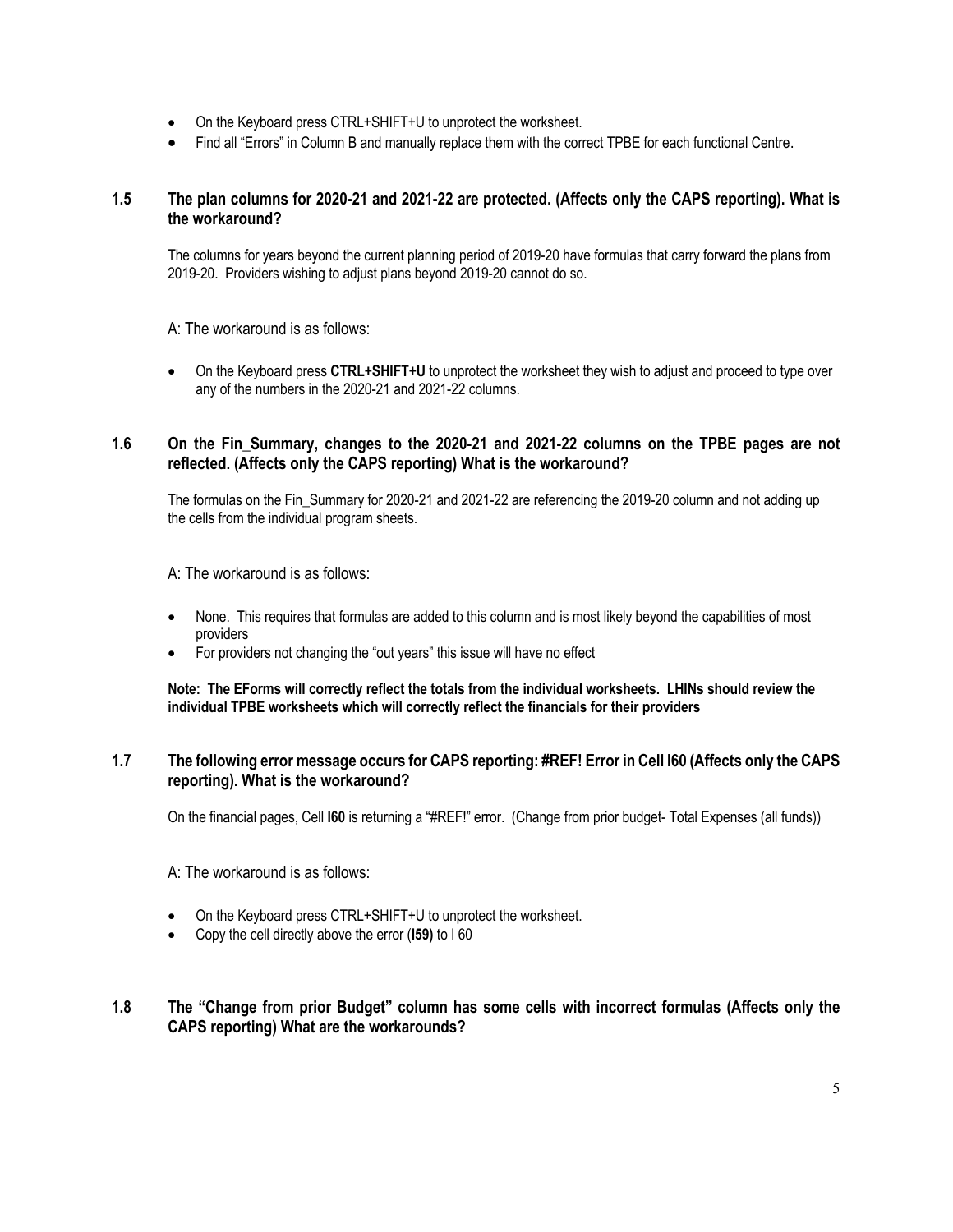#### **Act\_Summary Formulas 1**

On the Act\_Summary page, the summary formulas at the bottom are referencing the wrong column. (Change from prior budget- Total Cost for all F/C)

A: The workaround is as follows:

- Click on the **Show All** button at the top of the page.
- On the Keyboard press CTRL+SHIFT+U to unprotect the worksheet.
- Select the Range from **K3161 to K3174** and **Copy**.
- Select the Range from **K3175** and **Paste**

#### **Act\_Summary Formulas 2**

On the Act\_Summary page, the formula in cell **K355** is referencing the wrong column.

A: The workaround is as follows:

- Click on the **Show All** button at the top of the page.
- On the Keyboard press CTRL+SHIFT+U to unprotect the worksheet.
- Select the Range from **K50** and **Copy**.
- Select the Range from **K35** and **Paste**

#### **1.9 The CAPS narrative cannot be uploaded to the SRI system. What is the workaround?**

A: The workaround is as follows:

• With the file open in Excel, click on save as and save the file type to xlsm (currently xlsb). Save the file with the new file type and upload it to SRI.

#### **1.95 The formula in H60 on the CAPS form is causing an edit Check to fail?**

A: The workaround is as follows:

• This requires a fix in future versions. Submit the CAPS with this edit showing failed.